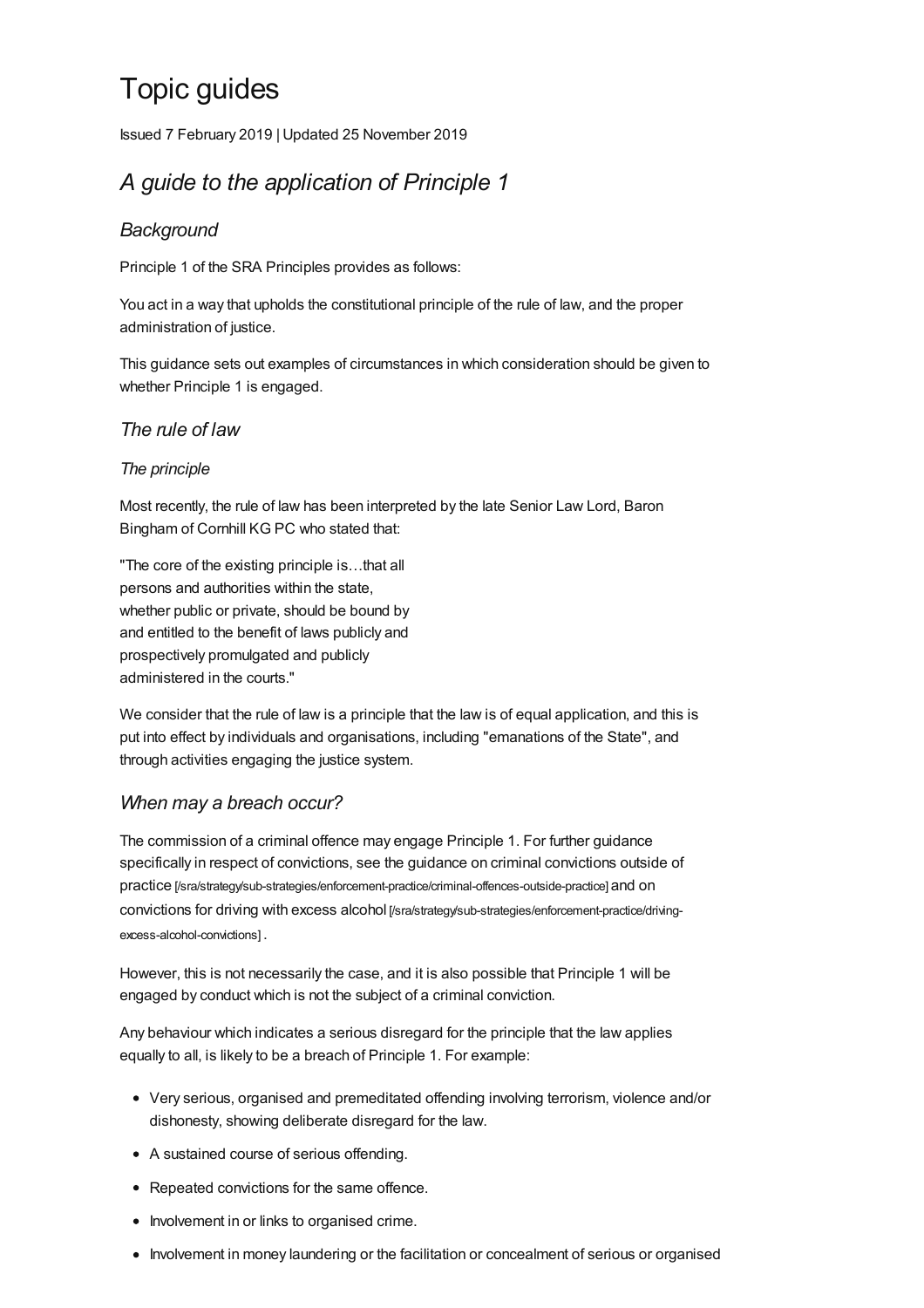criminality by others.

Premeditated actions, intended deliberately to impede or prevent the judicial process or judicial decision-making, or the lawful exercise of enforcement powers, could give rise to a breach of the duty to uphold the constitutional principle of the rule of law as well as the duty to uphold the proper administration of justice (see below).

#### *Example 1*

A solicitor knowingly facilitates organised people trafficking. This could involve,

- the handling and laundering of substantial funds through their client account
- the submission of knowingly false information concerning individuals' immigration status.

#### *Example 2*

A solicitor repeatedly committed a low level criminal offence, in the knowledge that the sanction imposed. For example, a fine that was exceeded by the profit to be derived by the solicitor from the offence.

#### *Example 3*

A solicitor acts in breach of a restraining order imposed upon them by the court which set out steps to control their behaviour.

#### *Proper administration of justice*

#### *The principle*

A solicitor is first and foremost an officer of the court. A solicitor's duty to the court may override other duties or principles, such as the duty (reflected in Principle 7) to act in a client's best interests. The preamble to the Principles provides that:

"Should the Principles come into conflict, those which safeguard the wider public interest (such as the rule of law, and public confidence in a trustworthy solicitors' profession and a safe and effective market for regulated legal services) take precedence over an individual client's interests"

This approach has been reflected by the courts themselves: in Arthur J S Hall v Simons [2002]1 AC 615, Lord Hoffman held:

"Lawyers conducting litigation owe a divided loyalty. They have a duty to their clients, but they may not win by whatever means. They also owe a duty to the court and the administration of justice…Sometimes the performance of these duties to the court may annoy the client. So, it was said, the possibility of a claim for negligence might inhibit the lawyer from acting in accordance with his overriding duty to the court. That would be prejudicial to the interests of justice."

#### *When may a breach occur?*

#### *Interference with and abuse of the judicial process*

At its most serious, failure to uphold the proper administration of justice may occur if a solicitor seeks to interfere with or intimidate a witness with the intention of causing them to change, or refuse to give, evidence in court proceedings. Similarly, a solicitor who knowingly gives untrue evidence or seeks to facilitate the interference with a jury would undermine the proper administration of justice.

A solicitor who seeks to manipulate or abuse the court system would also be failing in their duty to uphold the proper administration of justice.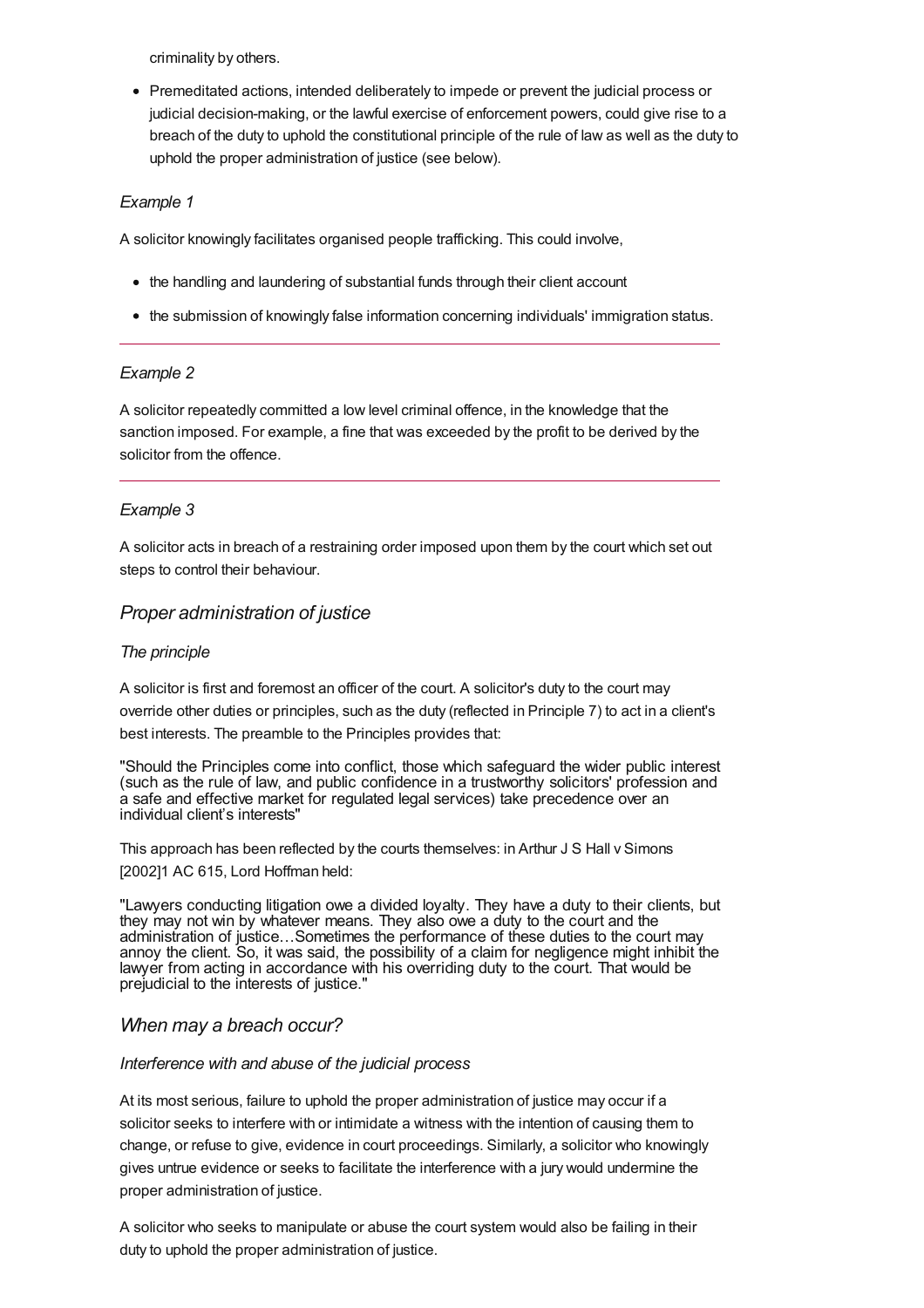#### *Example 4*

A solicitor allowed a witness to give evidence in support of their client in the knowledge that such evidence was untrue, and had been influenced by the actions of a client in seeking to intimidate the witness.

#### *Example 5*

A solicitor who repeatedly brings spurious or hopeless immigration applications knowing, or suspecting, that the true purpose of these was to delay the lawful removal of their clients from the country.

#### *Misleading the court*

A solicitor is likely to breach the obligation to uphold the proper administration of justice if they mislead the court, or knowingly or recklessly allow the court to be misled.

Read more about a solicitors' obligations when conducting litigation is provided in our "Balancing duties in litigation [\[/risk/risk-resources/balancing-duties-litigation/\]](https://www.sra.org.uk/risk/risk-resources/balancing-duties-litigation/)" paper.

The Lord Chief Justice said in Brett v SRA [2014] EWHC 2974 (Admin) that

"…misleading the court is regarded by the court and must be regarded by any disciplinary tribunal as one of the most serious offences that an advocate or litigator can commit. It is not simply a breach of a rule of a game, but a fundamental affront to a rule designed to safeguard the fairness and justice of proceedings. Such conduct will normally attract an exemplary and deterrent sentence. That is in part because our system for the administration of justice relies so heavily upon the integrity of the profession and the full discharge of the profession's duties and in part because the privilege of conducting litigation or appearing in court is granted on terms that the rules are observed not merely in their letter but in their spirit. Indeed, the reputation of the system of the administration of justice in England and Wales and the standing of the profession depends particularly upon the discharge of the duties owed to the court."

#### *Example 6*

A solicitor allows the court to be misled. For example, if a solicitor conducting civil proceedings files a misleading document and does not inform the court of the true picture at the earliest opportunity.

# *Failure to comply with the lawful exercise of investigative powers*

A solicitor may fail to uphold the proper administration of justice if they fail to comply with powers lawfully exercised by the court or another enforcement authority. For example, the